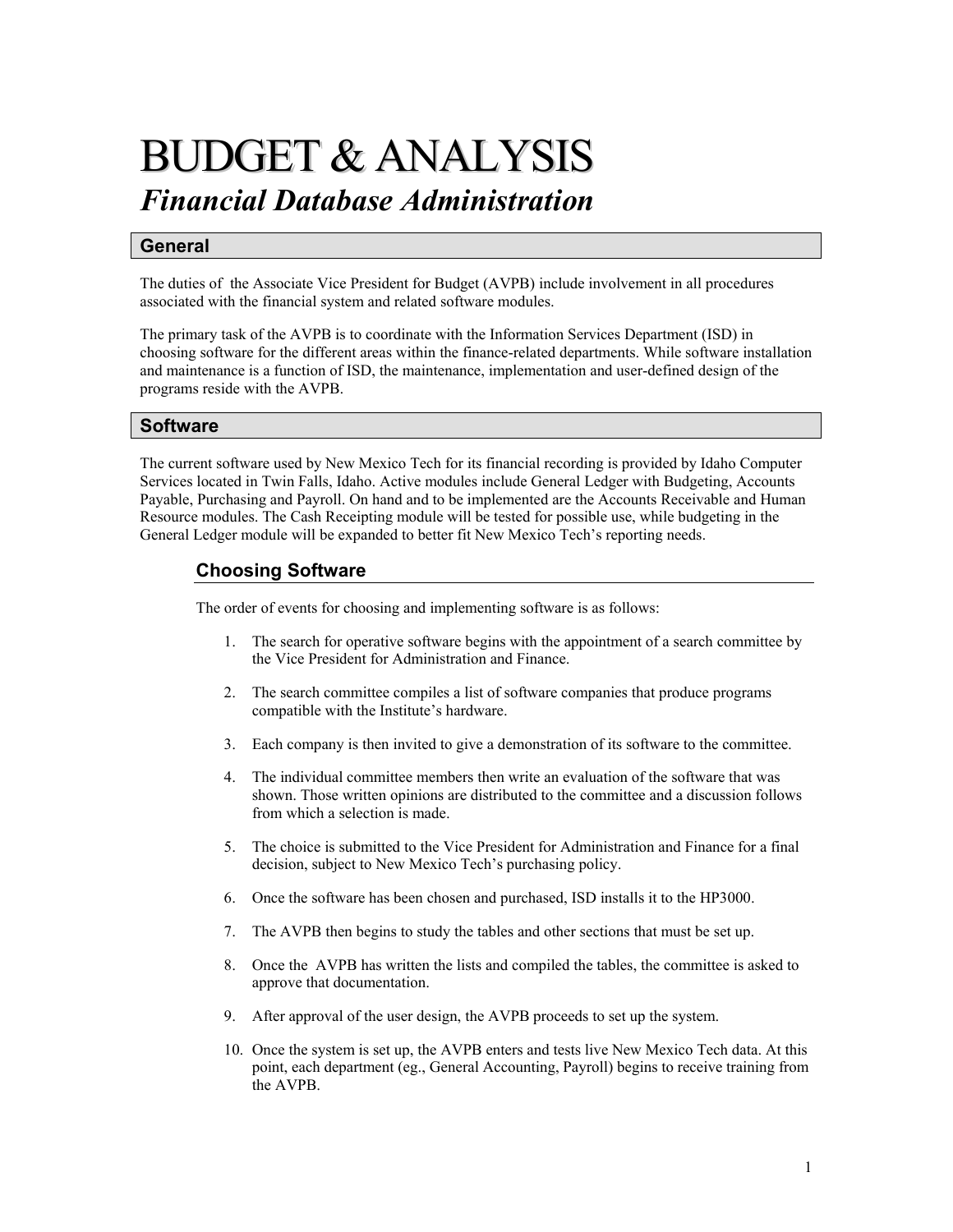- 11. When the committee decides that the software is ready for live operation, ISD moves the system from the test machine to the operative machine.
- 12. The AVPB then closely monitors the operation of the live system until the Associate Vice President for Finance decides that it is running smoothly, and that the department can handle the day-to-day operation. The AVPB spot checks data to ensure that the database is correct and day-to-day operations are turned over to the appropriate departments. After the installation and implementation of the financial software, the AVPB provides ongoing assistance and problem-solving for financial system users.

# **Software Maintenance**

All system maintenance contracts, modifications and software upgrades are coordinated by the AVPB in conjunction with the Business Office and ISD. Final approval rests with the Vice President for Administration and Finance.

# **Peripheral Programs**

The Associate Vice President for Budget is responsible for ensuring that all peripheral programs that interact with the financial system are doing so properly, and for informing ISD when this does not happen.

## **Problem Solving**

The AVPB communicates with software vendors and maintenance contractors to solve problems associated with the financial system and to learn of new features provided by the programs.

## **Referral**

As the liaison between ISD and the Business Office, it is the responsibility of the AVPB to communicate with these departments to ensure that the financial system operates properly. The AVPB is responsible for referring to ISD those software or hardware problems that cannot be solved by either the Business Office or the AVPB.

# **Chart of Accounts**

The Chart of Accounts is maintained by the AVPB, and each account number is comprised of three parts. New account numbers must be approved by the Director of Finance or his/her designee and assigned and entered by the Budget  $\&$  Analysis office. This account number activity applies to all accounts with the exception of those assigned by Restricted Fund Accounting (RFA). The AVPB is responsible for checking on RFA accounts to ensure that they are consistent with the overall Chart of Accounts. Balance Sheet accounts must only be entered by the AVPB.

## **Fund**

There are 50+ funds that comprise the Chart of Accounts. These funds comprise the first major divisions of the account number, and reside in five fund groups as prescribed by the National Association of College and University Business Officers, or NACUBO. Those fund groups are:

- 1. Current Restricted
- 2. Current Unrestricted
- 3. Endowments
- 4. Loan Funds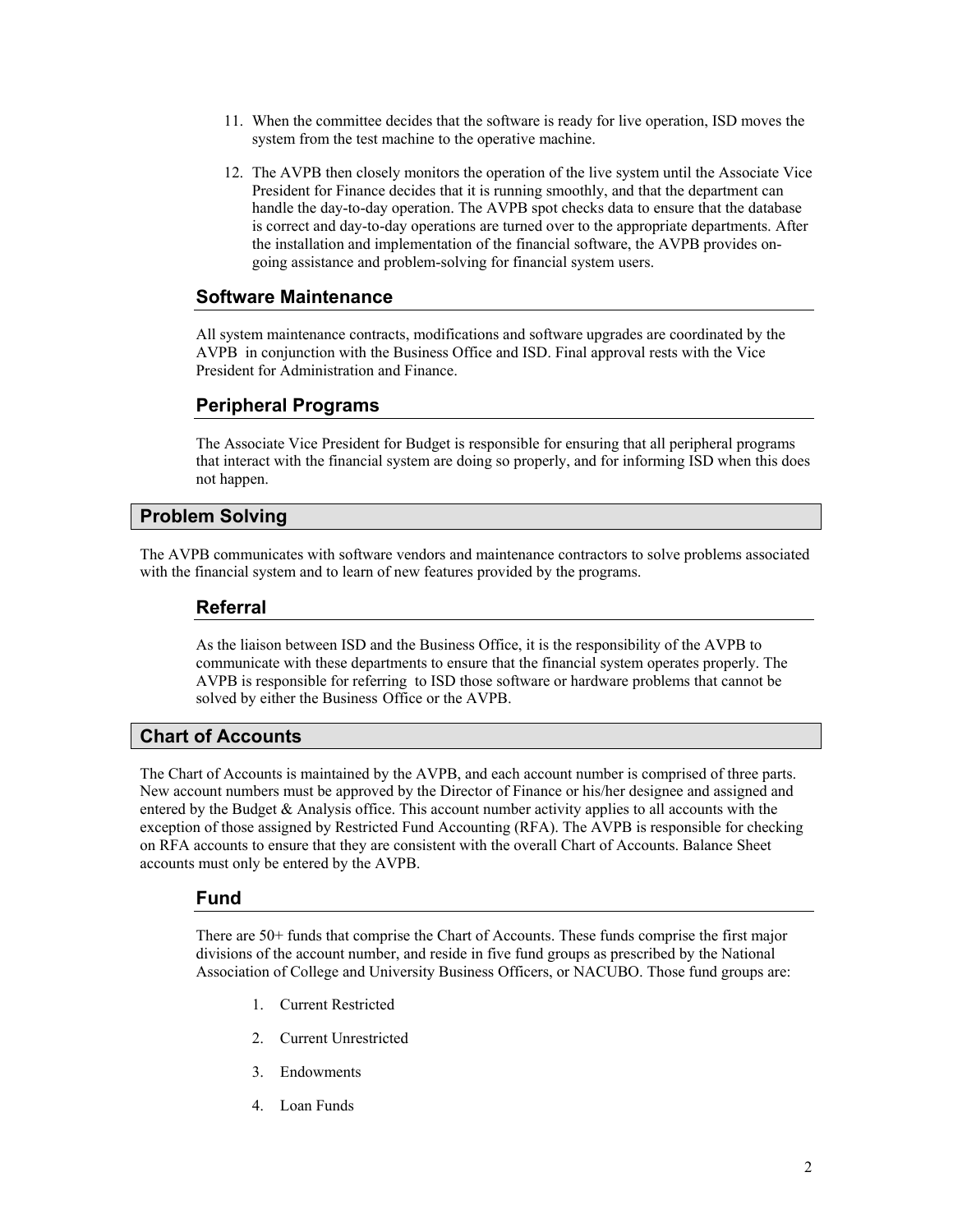- 5. Plant Funds
- 6. Agency Funds

#### **DDA**

This portion of the account number reflects the division and department. Account numbers and are kept in sequential order using the three parameters.

# **Object Code**

The final portion of the account number serves to further break down the account into specific income, expense and balance sheet categories. Examples are:

**150** - Accounts Receivable

**420** - Sales of Materials

**610** - Supplies and Expense

In setting up these accounts, a global approach is taken so that the chart will be consistent. An account may appear as **11N-N01010-610**, with the **11N** signifying the Current Unrestricted fund assigned Auxiliary Services. The **N01** stands for Auxiliaries Administration and the **610** is the object code for Supplies and Expenses.

#### **Fund 525**

Fund 525 is designated as the Institute's Renewal and Replacement reserves, and as such should have only transfer and/or deposit activity. There should be no direct expenditure of any kind. All transfers from the fund should be to finance renewal or replacement of Institute assets. To ensure that these fund accounting principles are followed, all transfers from any '525' account will require the approval of the Vice President for Administration and Finance (VPAF) or his designee. Any designation of authority to transfer any monies out of fund '525' should be in writing from the VPAF, who is the only person authorized to approve use of these funds.

## **Database Integrity**

The AVPB is responsible for checking activity that is entered into all segments of the financial system to assure that the integrity of the database is maintained. Included in this function is balancing the general ledger and accounts to be used for recording financial operations.

Transactions are divided into categories by user defined tran-codes. The tran-code used for Purchase Orders is *PO*. Physical Plant charges have been assigned as *PP*, and so forth.

Automatic entries are created by the system to keep the system in balance and to reduce the amount of data entry required by operators.

Entries to the Financial System are created and posted in Batches. Research of data or problems is traced back to these groups of transactions. After a batch has been entered, the process known as "proofing" takes place. If the account numbers are valid and open, and the batch is in balance, it is said to have been proofed, and the system produces a paper report of the transactions contained within the batch. This report lists the transactions in order of entry, and then creates a general ledger recap at the end in which all transactions are totaled into their respective accounts and each fund has a total displayed.